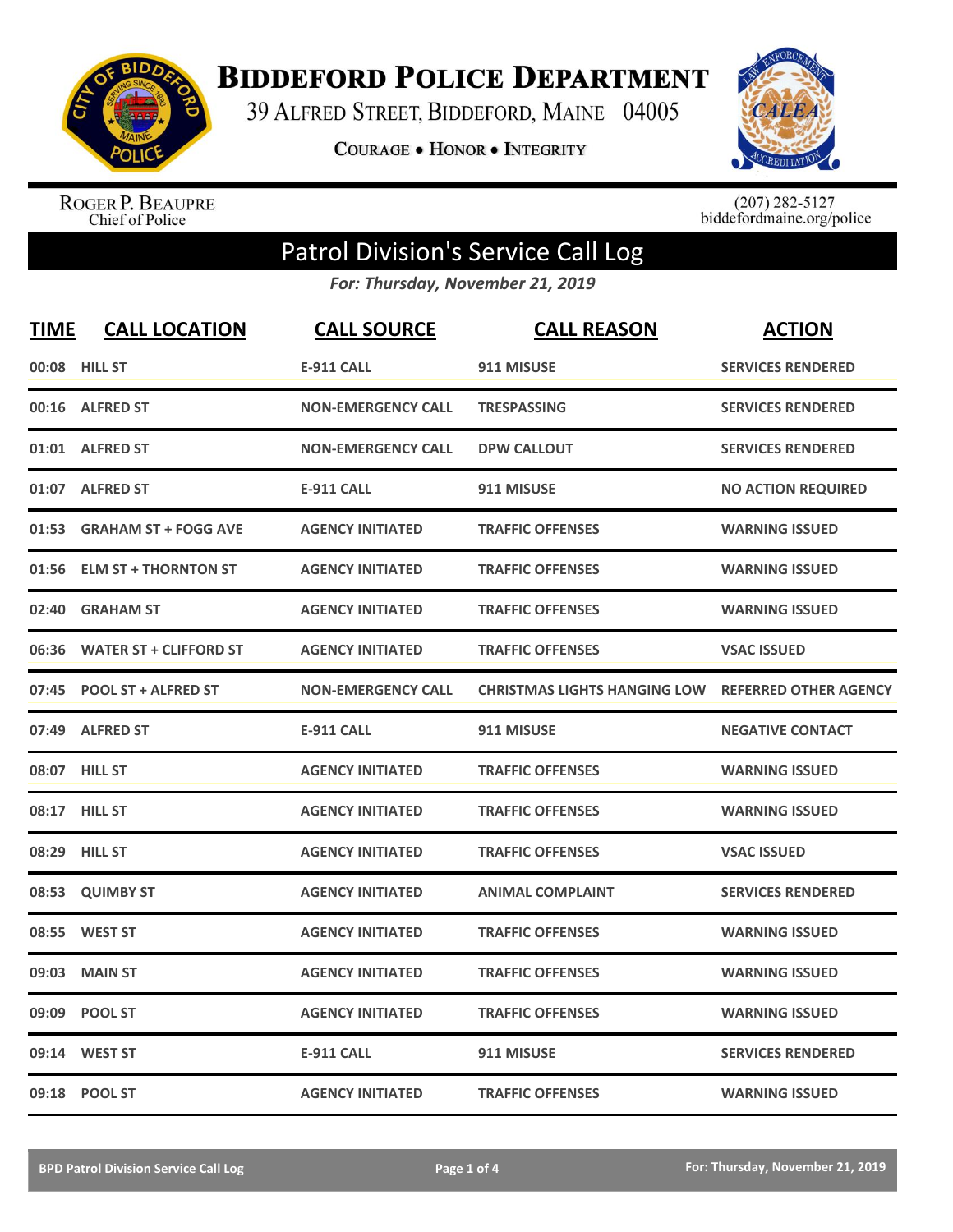| <b>TIME</b> | <b>CALL LOCATION</b>       | <b>CALL SOURCE</b>        | <b>CALL REASON</b>         | <b>ACTION</b>                |
|-------------|----------------------------|---------------------------|----------------------------|------------------------------|
|             | 09:28 POOL ST              | <b>AGENCY INITIATED</b>   | <b>TRAFFIC OFFENSES</b>    | <b>VSAC ISSUED</b>           |
|             | 09:36 MAIN ST              | <b>AGENCY INITIATED</b>   | <b>TRAFFIC OFFENSES</b>    | <b>WARNING ISSUED</b>        |
|             | 09:50 POOL ST              | <b>AGENCY INITIATED</b>   | <b>TRAFFIC OFFENSES</b>    | <b>WARNING ISSUED</b>        |
|             | 09:59 POMERLEAU ST         | <b>WALK-IN AT STATION</b> | <b>THEFT</b>               | <b>NO ACTION REQUIRED</b>    |
|             | 10:02 POOL ST              | <b>AGENCY INITIATED</b>   | <b>TRAFFIC OFFENSES</b>    | <b>WARNING ISSUED</b>        |
|             | 10:32 ALFRED ST            | <b>WALK-IN AT STATION</b> | <b>PAPERWORK</b>           | <b>NO ACTION REQUIRED</b>    |
|             | 10:38 GUINEA RD            | <b>AGENCY INITIATED</b>   | <b>TRAFFIC OFFENSES</b>    | <b>WARNING ISSUED</b>        |
| 10:42       | <b>MOUNTAIN RD</b>         | <b>AGENCY INITIATED</b>   | <b>PAPERWORK</b>           | <b>PAPERWORK NOT SERVED</b>  |
|             | 10:45 ELM ST               | <b>NON-EMERGENCY CALL</b> | <b>ARTICLES LOST/FOUND</b> | <b>SERVICES RENDERED</b>     |
|             | 11:24 GREENFIELD LN        | <b>WALK-IN AT STATION</b> | <b>PAPERWORK</b>           | <b>SERVICES RENDERED</b>     |
| 11:39       | <b>NEWTOWN RD</b>          | <b>AGENCY INITIATED</b>   | <b>TRAFFIC OFFENSES</b>    | <b>WARNING ISSUED</b>        |
|             | 11:45 NEWTOWN RD + POOL ST | <b>AGENCY INITIATED</b>   | <b>SPEED LIMIT SIGN</b>    | <b>SERVICES RENDERED</b>     |
|             | 11:49 POOL ST              | <b>AGENCY INITIATED</b>   | <b>TRAFFIC OFFENSES</b>    | <b>VSAC ISSUED</b>           |
|             | 12:04 POOL ST              | <b>AGENCY INITIATED</b>   | <b>TRAFFIC OFFENSES</b>    | <b>WARNING ISSUED</b>        |
|             | 12:11 POOL ST              | <b>AGENCY INITIATED</b>   | <b>TRAFFIC OFFENSES</b>    | <b>VSAC ISSUED</b>           |
|             | 12:13 FORTUNES ROCKS RD    | <b>NON-EMERGENCY CALL</b> | <b>SUSPICION</b>           | <b>NO VIOLATION</b>          |
|             | 12:44 ELM ST               | <b>AGENCY INITIATED</b>   | <b>ANIMAL COMPLAINT</b>    | <b>SERVICES RENDERED</b>     |
|             | 12:54 POOL ST              | <b>AGENCY INITIATED</b>   | <b>TRAFFIC OFFENSES</b>    | <b>WARNING ISSUED</b>        |
|             | 12:57 SOUTH ST             | <b>NON-EMERGENCY CALL</b> | <b>PARKING COMPLAINT</b>   | <b>SERVICES RENDERED</b>     |
|             | 13:46 POOL ST              | <b>AGENCY INITIATED</b>   | <b>ANIMAL COMPLAINT</b>    | <b>WARNING ISSUED</b>        |
|             | 13:49 BIRCH ST             | <b>WALK-IN AT STATION</b> | <b>SUSPICION</b>           | <b>REFERRED OTHER AGENCY</b> |
|             | 14:15 POOL ST              | <b>AGENCY INITIATED</b>   | <b>TRAFFIC OFFENSES</b>    | <b>WARNING ISSUED</b>        |
|             | 14:27 POOL ST              | <b>AGENCY INITIATED</b>   | <b>TRAFFIC OFFENSES</b>    | <b>WARNING ISSUED</b>        |
|             | 14:44 WESTERN AVE          | <b>NON-EMERGENCY CALL</b> | <b>CHECK WELFARE</b>       | <b>SERVICES RENDERED</b>     |
|             | 15:09 QUIMBY ST            | <b>AGENCY INITIATED</b>   | <b>ANIMAL COMPLAINT</b>    | <b>SERVICES RENDERED</b>     |
|             | 15:28 LINCOLN ST           | <b>E-911 CALL</b>         | 911 MISUSE                 | <b>NO ACTION REQUIRED</b>    |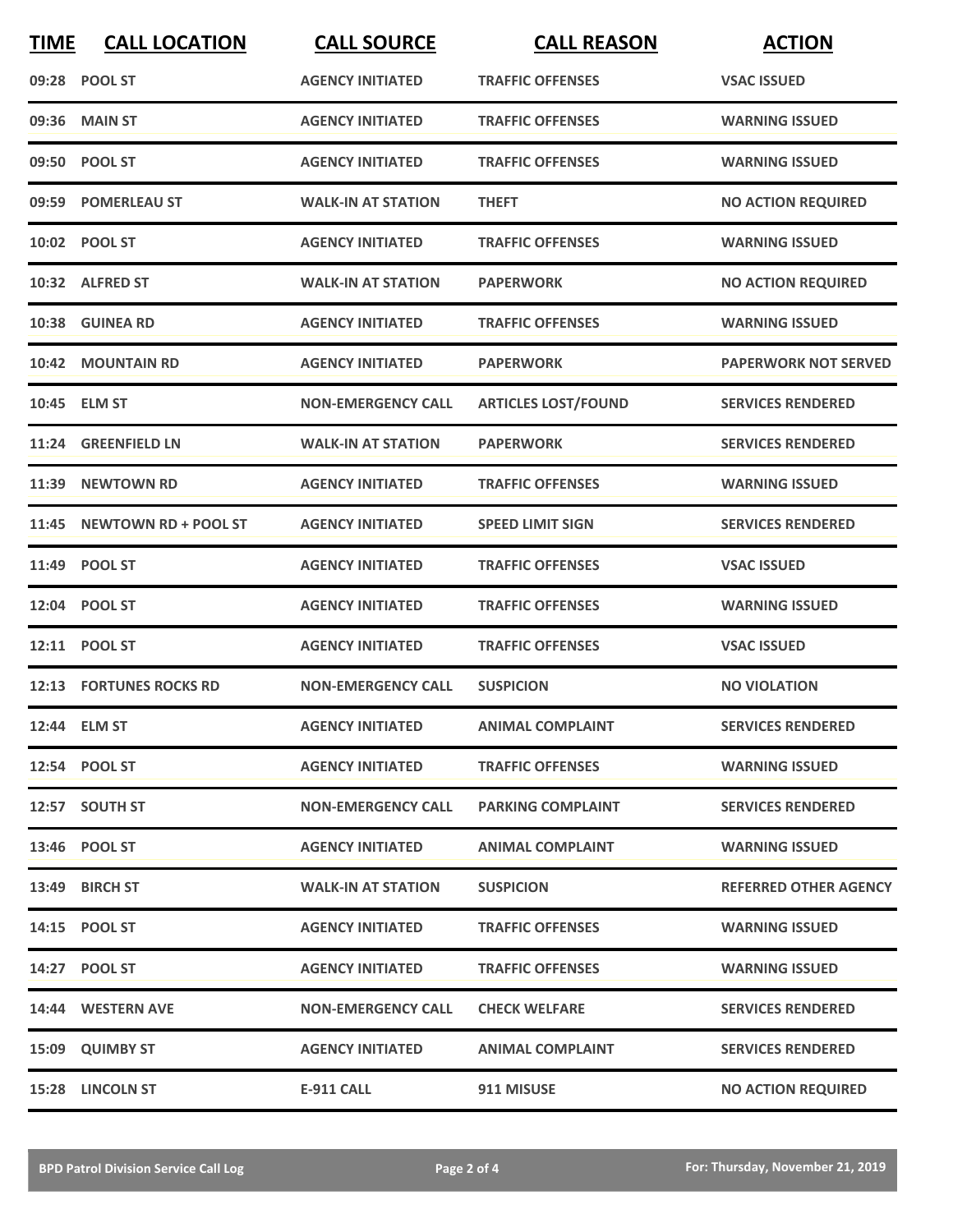## **TIME CALL LOCATION CALL SOURCE CALL REASON ACTION**

|       | <b>15:52 YORK ST</b>          | <b>NON-EMERGENCY CALL</b> | <b>WARRANT ARREST</b>                                         | <b>ARREST(S) MADE</b> |
|-------|-------------------------------|---------------------------|---------------------------------------------------------------|-----------------------|
|       |                               |                           | OFFENDER: SCOTT EDWARD MILLER  AGE: 28  RESIDENT OF: SACO, ME |                       |
|       | <b>CHARGE: WARRANT ARREST</b> |                           |                                                               |                       |
|       | 16:28 POOL ST                 | <b>E-911 CALL</b>         | <b>BURGLARY OF A MOTOR VEHICLE</b>                            | <b>REPORT TAKEN</b>   |
| 16:29 | <b>MIDDLE ST</b>              | <b>NON-EMERGENCY CALL</b> | <b>VIOL OF BAIL CONDITIONS</b>                                | <b>REPORT TAKEN</b>   |

| 16:39 ALFRED ST                 | <b>AGENCY INITIATED</b>   | <b>TRAFFIC OFFENSES</b>            | <b>WARNING ISSUED</b>        |
|---------------------------------|---------------------------|------------------------------------|------------------------------|
| 16:47 SOUTH ST                  | <b>NON-EMERGENCY CALL</b> | <b>JUVENILE OFFENSES</b>           | <b>NEGATIVE CONTACT</b>      |
| <b>16:50 POMERLEAU ST</b>       | <b>E-911 CALL</b>         | <b>BURGLARY OF A MOTOR VEHICLE</b> | <b>REPORT TAKEN</b>          |
| 17:07 WENTWORTH ST              | <b>E-911 CALL</b>         | <b>JUVENILE OFFENSES</b>           | <b>SERVICES RENDERED</b>     |
| 17:13 SHOPS WAY                 | <b>E-911 CALL</b>         | 911 MISUSE                         | <b>SERVICES RENDERED</b>     |
| 17:31 POOL ST                   | <b>NON-EMERGENCY CALL</b> | <b>ARTICLES LOST/FOUND</b>         | <b>REPORT TAKEN</b>          |
| 17:39 BACON ST                  | <b>NON-EMERGENCY CALL</b> | <b>MISSING PERSON</b>              | <b>REPORT TAKEN</b>          |
| 17:42 MEDICAL CENTER DR         | <b>E-911 CALL</b>         | 911 MISUSE                         | <b>REFERRED OTHER AGENCY</b> |
| 17:49 CUTTS ST                  | <b>NON-EMERGENCY CALL</b> | <b>SUSPICION</b>                   | <b>SERVICES RENDERED</b>     |
| 17:58 ALFRED ST + WASHINGTON ST | <b>AGENCY INITIATED</b>   | <b>TRAFFIC OFFENSES</b>            | <b>WARNING ISSUED</b>        |
| 18:11 ALFRED ST                 | <b>AGENCY INITIATED</b>   | <b>COURT ORDERED CHECK IN</b>      | <b>SERVICES RENDERED</b>     |
| <b>18:12 NOREASTER WAY</b>      | <b>E-911 CALL</b>         | 911 MISUSE                         | <b>SERVICES RENDERED</b>     |
| 19:13 CRESCENT ST               | <b>E-911 CALL</b>         | <b>DISTURBANCE / NOISE</b>         | <b>SERVICES RENDERED</b>     |
| 19:35 ELM ST                    | <b>NON-EMERGENCY CALL</b> | <b>ANIMAL COMPLAINT</b>            | <b>SERVICES RENDERED</b>     |
| 19:36 HALLCZUK RD               | <b>E-911 CALL</b>         | <b>SUSPICION</b>                   | <b>SERVICES RENDERED</b>     |
| 19:53 BACON ST                  | <b>WALK-IN AT STATION</b> | <b>HARASSMENT</b>                  | <b>FIELD INTERVIEW</b>       |
| 20:59 LINCOLN ST                | <b>E-911 CALL</b>         | 911 MISUSE                         | <b>NO ACTION REQUIRED</b>    |
| 21:12 FOSS ST                   | <b>E-911 CALL</b>         | 911 MISUSE                         | <b>SERVICES RENDERED</b>     |
| 21:28 CHERRY LN                 | <b>WALK-IN AT STATION</b> | <b>ALL OTHER</b>                   | <b>SERVICES RENDERED</b>     |
| 21:46 WEST ST                   | <b>NON-EMERGENCY CALL</b> | <b>CRIMINAL MISCHIEF</b>           | <b>REPORT TAKEN</b>          |
| 22:01 WEST ST                   | <b>NON-EMERGENCY CALL</b> | <b>MENTAL ILLNESS CASES</b>        | <b>REPORT TAKEN</b>          |
| 22:02 SOKOKIS RD                | <b>AGENCY INITIATED</b>   | <b>TRAFFIC OFFENSES</b>            | <b>WARNING ISSUED</b>        |